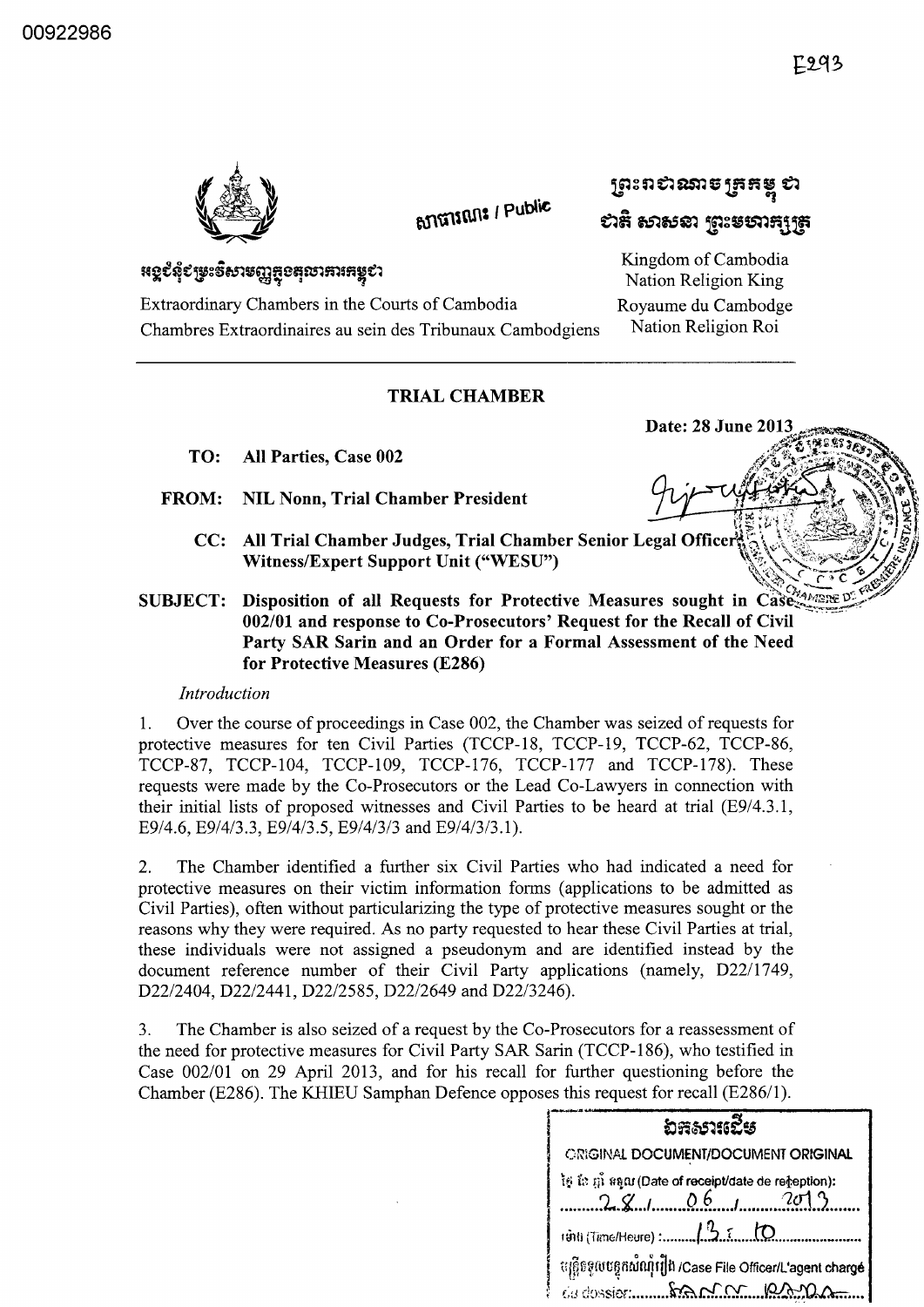#### *Steps taken by WESU and the Chamber to date in relation to protective measures*

4. In relation to all requests for protective measures, the Chamber requested the Witness/Expert Support Unit ("WESU") to conduct strictly confidential risk assessments for the above individuals in accordance with Internal Rule 29(3), in consultation with the Civil Party lawyers representing these Civil Parties. Following the issue of this memorandum, these assessments, as well as the initial requests for protective measures, will be notified to all parties. WESU also undertook a number of other enquiries in response to issues arising at trial (both on the Chamber's request or upon their own initiative *(see e.g.* E219/3 of 22 November 2012, para. 15)) but none were considered to require the grant of protective measures or otherwise to warrant the active intervention of the Trial Chamber.

5. In keeping with the practice of other internationalized tribunals, individuals called to give evidence in Case 002/01 were, prior to their testimony, identified in court only by their pseudonyms, principally to protect against press intrusion. Following their testimony in open session, all individuals may be identified in court by name.

#### *Legal framework*

6. Pursuant to Internal Rule 29(3), the Trial Chamber may, on its own motion or on request, and following consultation with WESU, order appropriate measures to protect victims and witnesses whose appearance before the Chamber is "liable to place their life or health or that of their family members or close relatives in serious danger." Protective measures available under the ECCC legal framework include using a pseudonym when referring to the protected person in-court, testimony in closed session or by remote means, and distortion of the person's voice or physical features (Internal Rule 29(4)). The Chamber may also, where necessary, order the physical protection of a victim or witness in safe residence in Cambodia or abroad (Internal Rule 29(7)).

7. Protective measures are granted on a case-by-case basis when accompanied by information to substantiate the risk or threat of harm to the applicant or their relatives. A genuine fear on the part of the applicant or their relatives is required, as well as the existence of an objective justification for this fear.<sup>1</sup> It follows that the subjective perceptions of the applicant alone are insufficient for the grant of protective measures, and it is necessary to demonstrate a genuine risk of harm to the applicant or his or her family.<sup>2</sup> The relevant international jurisprudence has recognized the particular vulnerabilities of certain groups, such as individuals testifying about instances of sexual

*Case 001, KAING Geuk Eav,* Decision on Protective Measures for Civil Parties, E71, 2 June 2009, para. 7; *Case 001, KAING Geuk Eav,* Decision on Protective Measures for Civil Parties E2/62 and E2/89 and for Witnesses KW-I0 and KW-24, E135, 7 August 2009, para. 3; *see also Prosecutor* v *Gatete,*  Decision on Defence Motion for Protection of Witnesses, Case No. ICTR-2000-61-I, 10 April 2007, para. *2; Prosecutor* v *Bagosora et at.,* Decision on Bagosora Motion for Protection of Witnesses, Case No. ICTR-96-7, 1 September 2003, para. 2; *Prosecutor* v. *Stanisic and Simatovic,* Decision on Protective Measures for Witnesses DST-051 for Personal Reasons, Case No. IT-03-69-T, 21 July 2011, para. 4.

<sup>2</sup>*Prosecutor* v. *Milosevic,* Second Decision on Prosecution Motion for Protective Measures for Sensitive Source Witnesses, Case No. IT-02-54-T, 18 June 2002, para. 7; *Prosecutor* v. *Rukundo,* Decision on Prosecutor's Motion for Protective Measures for Witnesses CCF, CCJ, BLC, BLS and BU, Case No. ICTR-2001-70-T, 29 November 2006, para. 3.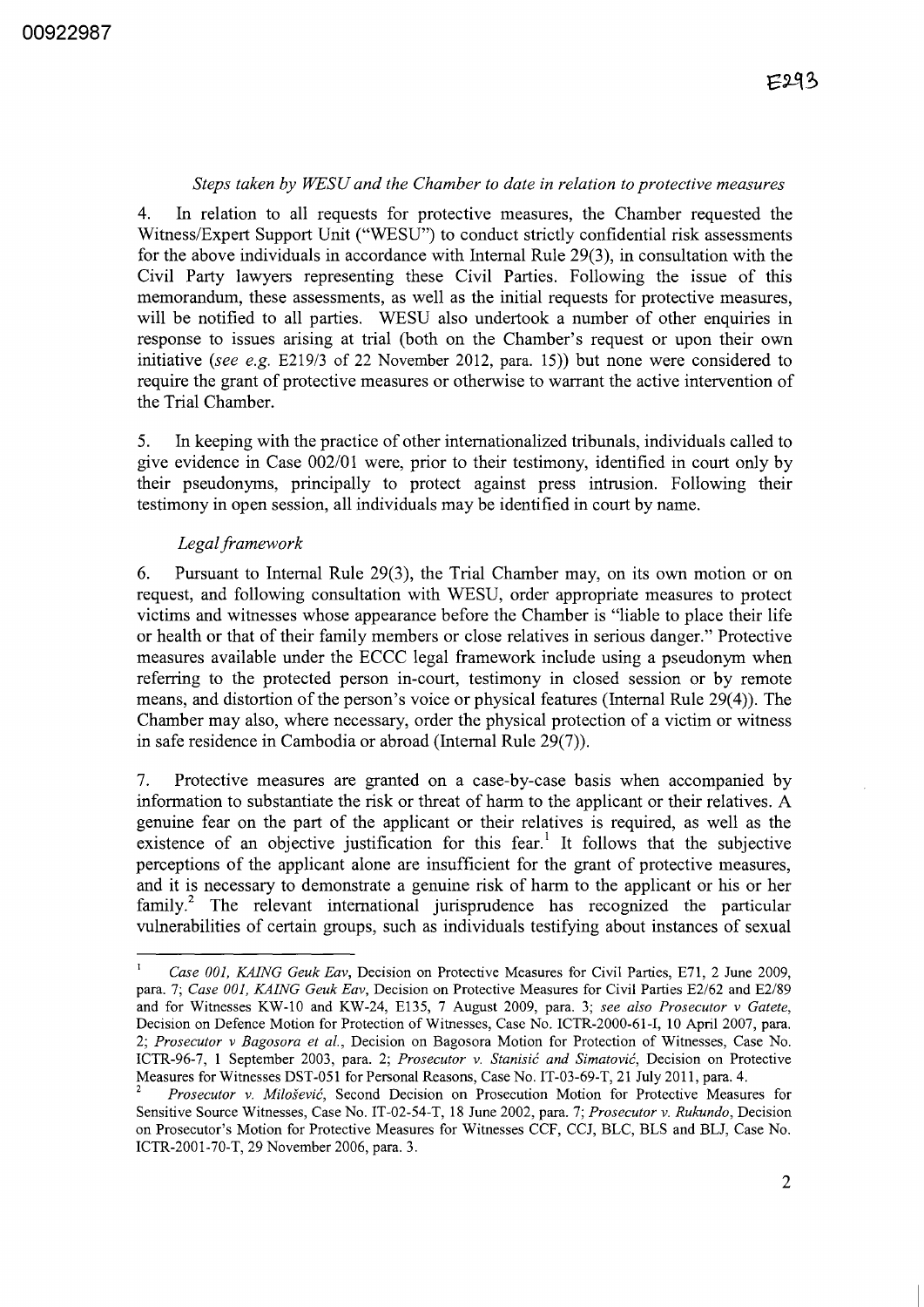violence, which has warranted protective measures such as conducting part of the proceedings in closed session.<sup>3</sup> The types of protective measures ordered are tailored to the specific risks confronted by the applicant, in cooperation with the appropriate national authorities, where necessary. When assessing the type and degree of protection to be granted, the Chamber must balance the seriousness of the risk confronting the applicant, the measures most appropriate to address it and any infringement of the rights of the Accused. This assessment shall be reasoned.

#### *Protective measures requests for Civil Parties proposed to be heard at trial*

8. These Civil Parties sought protective measures only in the event they were called to testify. The measures sought by these ten individuals included testimony in closed session or via video-link, and in-court identification by pseudonym. Having met with WESU representatives, Civil Parties TCCP-18, TCCP-62 and TCCP-87 withdrew their requests for protective measures, and TCCP-104, TCCP-176, TCCP-l77 and TCCP-178 also expressed willingness to testify in open session if called to testify at trial. As none of these ten Civil Parties were in the event called to testify in Case *002/01,* all these requests for protective measures in Case *002/01* are accordingly moot.

### *Requests for protective measures for Civil Parties not proposed to be heard at trial*

9. Civil Parties *D22/2585, D2212441* and *D22/3246* have since formally withdrawn their requests for protective measures, while Civil Party *D22/1749* has indicated to WESU his intention to withdraw his request. In their Civil Party applications, the remaining Civil Parties *(D22/2404* and *D2212649)* do not identify the risks or fears that formed the basis of these requests. Nor do they indicate which specific protective measures are sought. No further particulars of these requests or the circumstances giving rise to them have been forthcoming from their Civil Party lawyers. The Chamber has therefore been unable to evaluate the nature of these requests or their conformity with Internal Rule 29(3) and consequently dismisses them.

#### *Co-Prosecutors' request to recall Civil Party SAR Sarin (TCCP-186)*

10. During his testimony on 29 April 2013, Civil Party SAR Sarin indicated that he was fearful of reprisals from Khmer Rouge forces. He then claimed to be unable to provide further information to the Chamber unless extensive protective measures were granted to him, namely the provision of a police escort for the remainder of his life (T., 29 April 2013, pp. 37-42, 52 and 54).

11. Prior to his testimony, Civil Party SAR Sarin was interviewed by WESU specifically in relation to his security on two occasions (9 July 2010 and 9 August 2011). SAR Sarin advised WESU that he had no security concerns, was willing and able to cooperate fully with the Chamber, and voluntarily withdrew his request for protection

Internal Rule 29(4)(e); *see also Prosecutor v. Tadić*, Decision on the Prosecutor's Motion Requesting Protective Measures for Victims and Witnesses, Case No. IT-94-1-T, 10 August 1995, paras 46-47; *Prosecutor* v. *Delalii,* Decision on Motions by the Prosecution for Protective Measures for the Prosecution Witnesses Pseudonymed "B" through to "M", Case No. IT-96-21-T, 28 April 1997, paras 40-45.